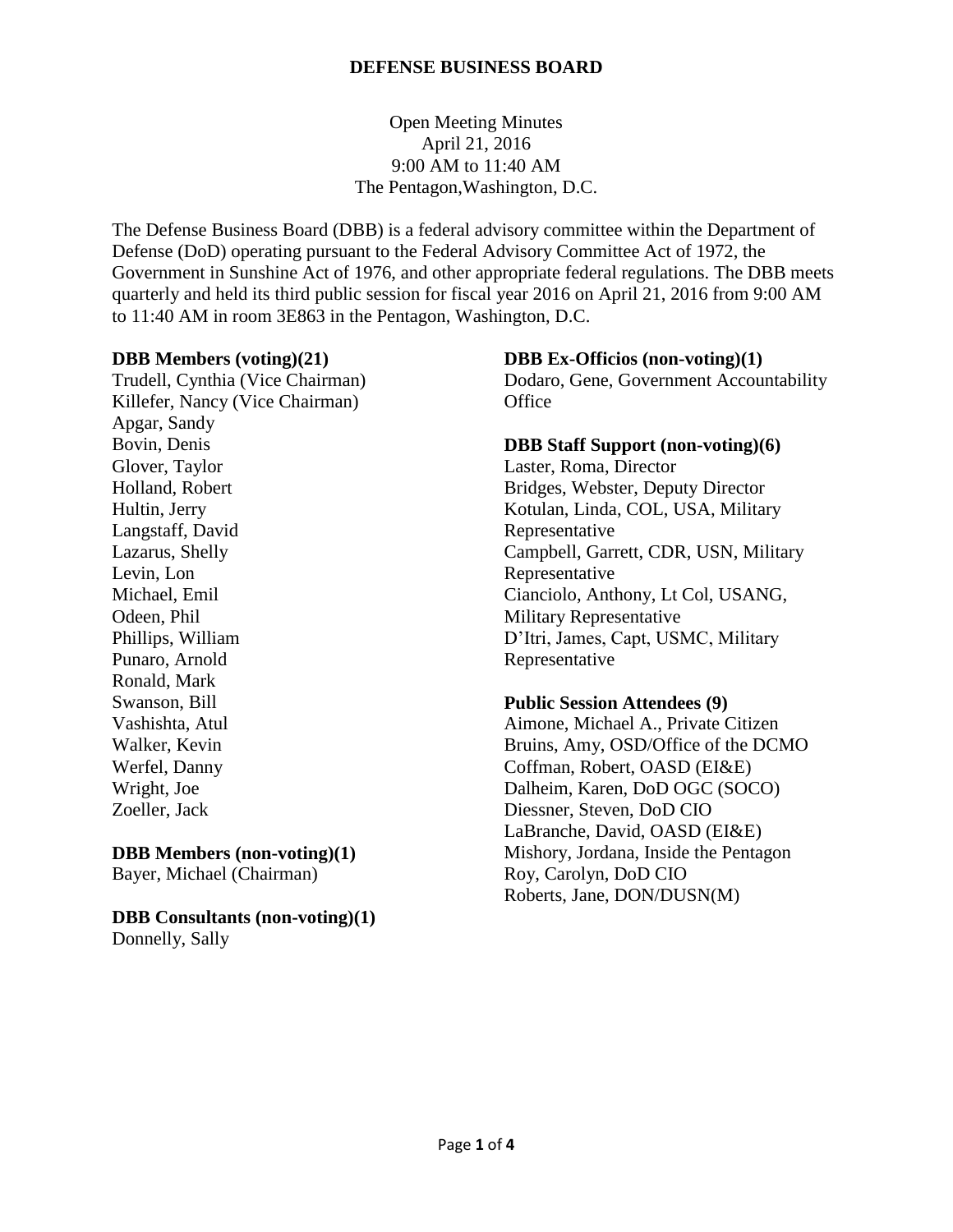# **PUBLIC MEETING SESSION**

At 9:00 AM, Roma Laster, Designated Federal Officer, opened the public session and welcomed the members of the public.

Michael Bayer, DBB Chairman thanked everyone for attending, both members and guests.

# **Deliberation of Task Group Recommendations**

Mr. Bayer introduced Mark Ronald, Task Group Chair for *Evaluation of Position of Under Secretary of Defense for Business Management and Information*

Mr. Ronald began by introducing the other Task Group members: Cynthia Trudell and Howard Cox (not present) as well as Capt James D'Itri, Marine Corps Military Representative to the DBB. Mr. Ronald noted that Capt D'Itri's contribution to the task group's success was "absolutely invaluable" in developing the report and was "terrific to work with" thus making the work significantly easier.

Mr. Ronald began by briefing the study's background, origins, scope, and objectives and described the overall tasking from the Deputy Secretary of Defense and remarked on the breadth of interviews conducted. He then discussed the various findings made during the course of the study in regards to the organization of OSD and the legislation guiding the establishment of the position. Mr. Ronald then discussed each of the five recommendations in turn. He concluded his remarks by reviewing the recommendations and offering them for deliberation.

During the Board's deliberation it was noted one cannot change "culture" as the term is too nebulous; need to focus on the processes which need to be changed. It was posited that all should keep in mind the Deputy Secretary needs to be prepared to step-in as the Secretary. The members strongly agreed with idea of non-political appointment for the DCMO – possibly identify them as the most senior non-political appointee civilian in the Department.

Mr. Bayer moved the Board to a vote, Cynthia Trudell moved to pass and Jerry Hultin seconded. The recommendations were then approved unanimously by all voting Members.

# Mr. Bayer introduced the Task Group for *Selection of Senior Officials in the Acquisition Workforce*

Mr. Bayer began by introducing the Task Group members: Arnold Punaro, Mr. Hultin and himself, and also recognized the contributions of Capt James D'Itri, Marine Corps Military Representative to the DBB. He then described the U.S. House of Representatives House Armed Services Committee tasking, the fact that numerous hurdles must be overcome in order for the Department of Defense to appoint individuals as Senior Acquisition Officials, and recounted several previous efforts to address the issue. Mr. Bayer laid out the observations: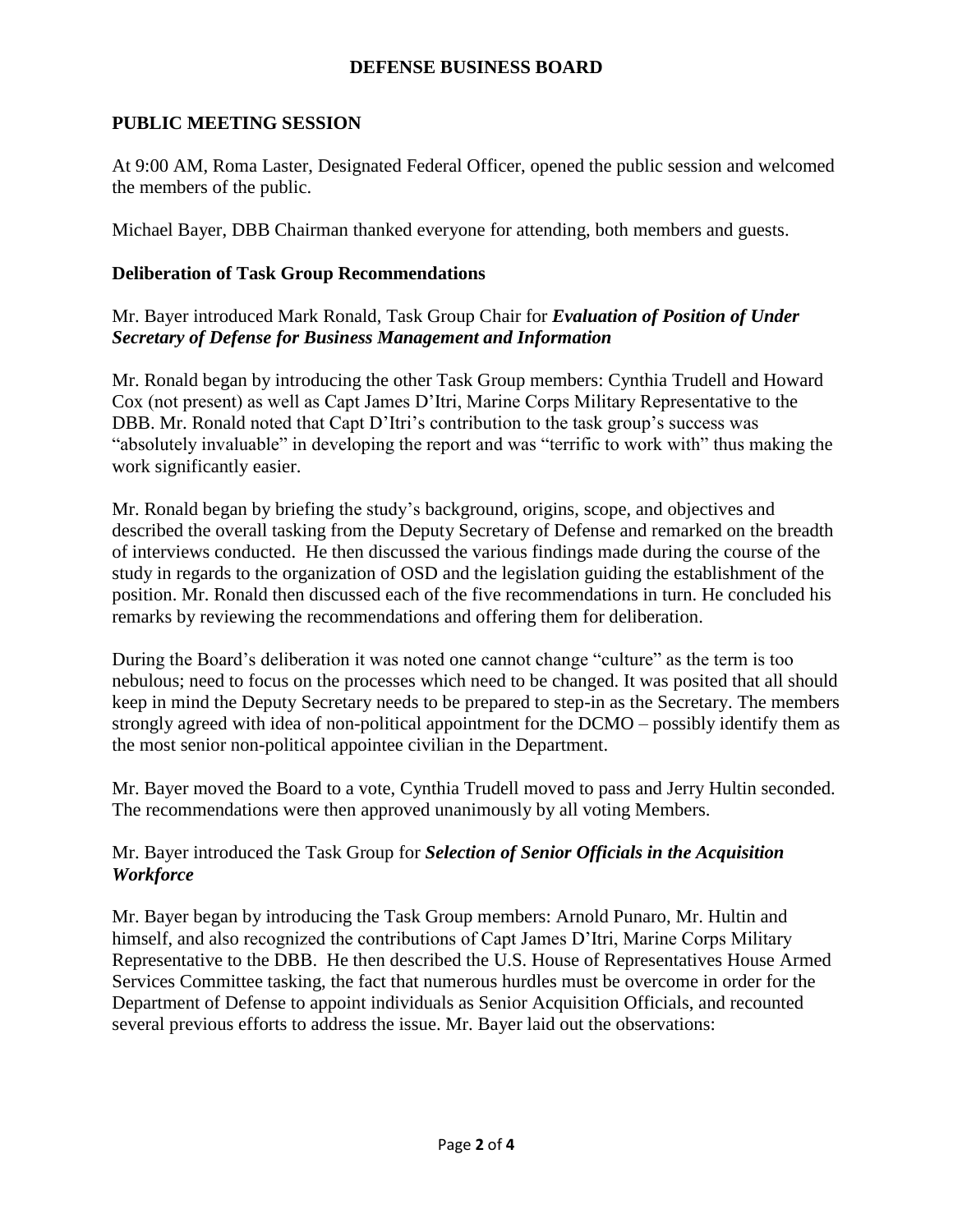the rapid pace of technological advances; the emergence of peers; the difference from the 1960s/1970s and the current situation; the need for "current" skills; and the importance of having a chief innovator.

Mr. Punaro then spoke on the various hurdles in finding the right talent to fill the position, specifically the disincentives to serve. Mr. Hultin then covered the six recommendations to be presented to the HASC and offering them for deliberation.

The only additional recommendation during deliberations was to possibly add an upward curve to "Trends in Defense Acquisition" graph that shows transparency.

Mr. Bayer moved the Board to a vote, Bill Swanson moved to pass, and several members seconded. The recommendations were then approved unanimously by all voting Members.

Mr. Bayer then introduced Joe Wright, Task Group Chair for *Real Property Management*

Mr. Wright began by introducing the other Task Group members: Danny Werfel (co-chair), Sandy Apgar and Kevin Walker as well as COL Linda Kotulan, Army Military Representative to the DBB.

Mr. Wright next briefed the study's scope and objectives and described the overall tasking from the Deputy Secretary of Defense, emphasized the magnitude of the DoD's real property portfolio and that the task group conducted a wide-ranging review of DoD real property management and private sector best practices. Mr. Werfel then discussed the findings made in regard to DoD's management of real property followed by Mr. Apgar who presented various private sector best practices. Mr. Walker offered up the task group's findings in regards to Joint Basing. Mr. Wright concluded the presentation by offering the task group's five recommendations to the Board.

Mr. Bayer moved the Board to a vote, Mr. Hultin moved to pass, and several members seconded. The recommendations were then approved unanimously by all voting Members.

A copy of the Board's recommendations for all three studies may be found at: <http://dbb.defense.gov/Meetings/MeetingApril2016.aspx>

Mr. Bayer then engaged in a short brief on the timeline of future work of the Defense Business Board, discussing:

- Current task groups examining Logistics, Best Practices for the Business of Test and Evaluation, and Future Models for Federally Funded Research and Development Center Contracts.
- Administration Transition in 2017
- Topics under consideration, to include De-conflicting acquisitions oversight, DoD Dependent Schools, Non-Appropriated Fund (NAF) business lines, and Downsizing and Rationalizing OSD.